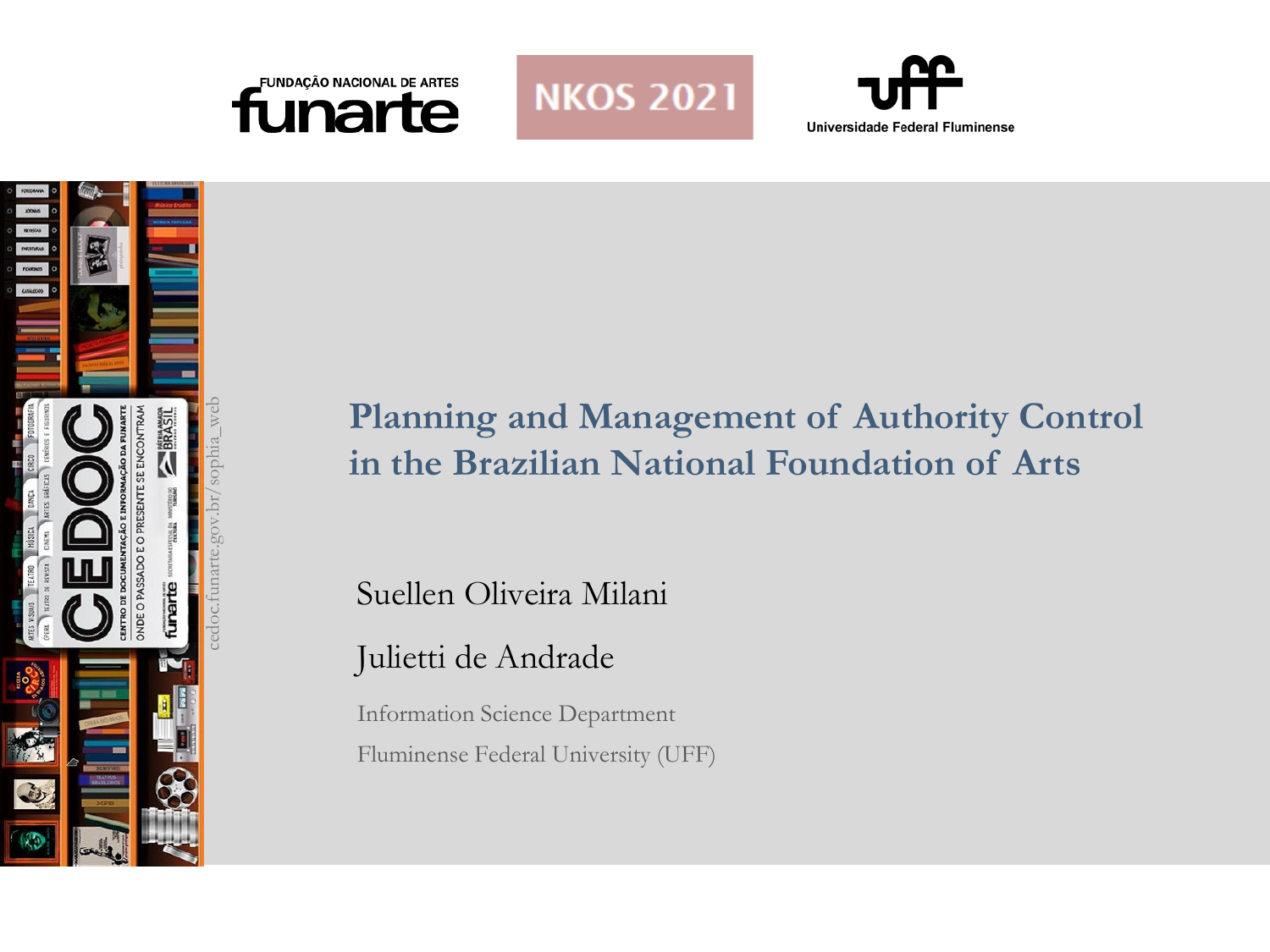

### **www.funarte.gov.br**

**Created in 1975,** the Brazilian National Foundation of Arts is an agency of the Brazilian Federal Government, whose mission is to promote and encourage the production, practice, and dissemination of Arts. This agency is also responsible for federal public policies in this area.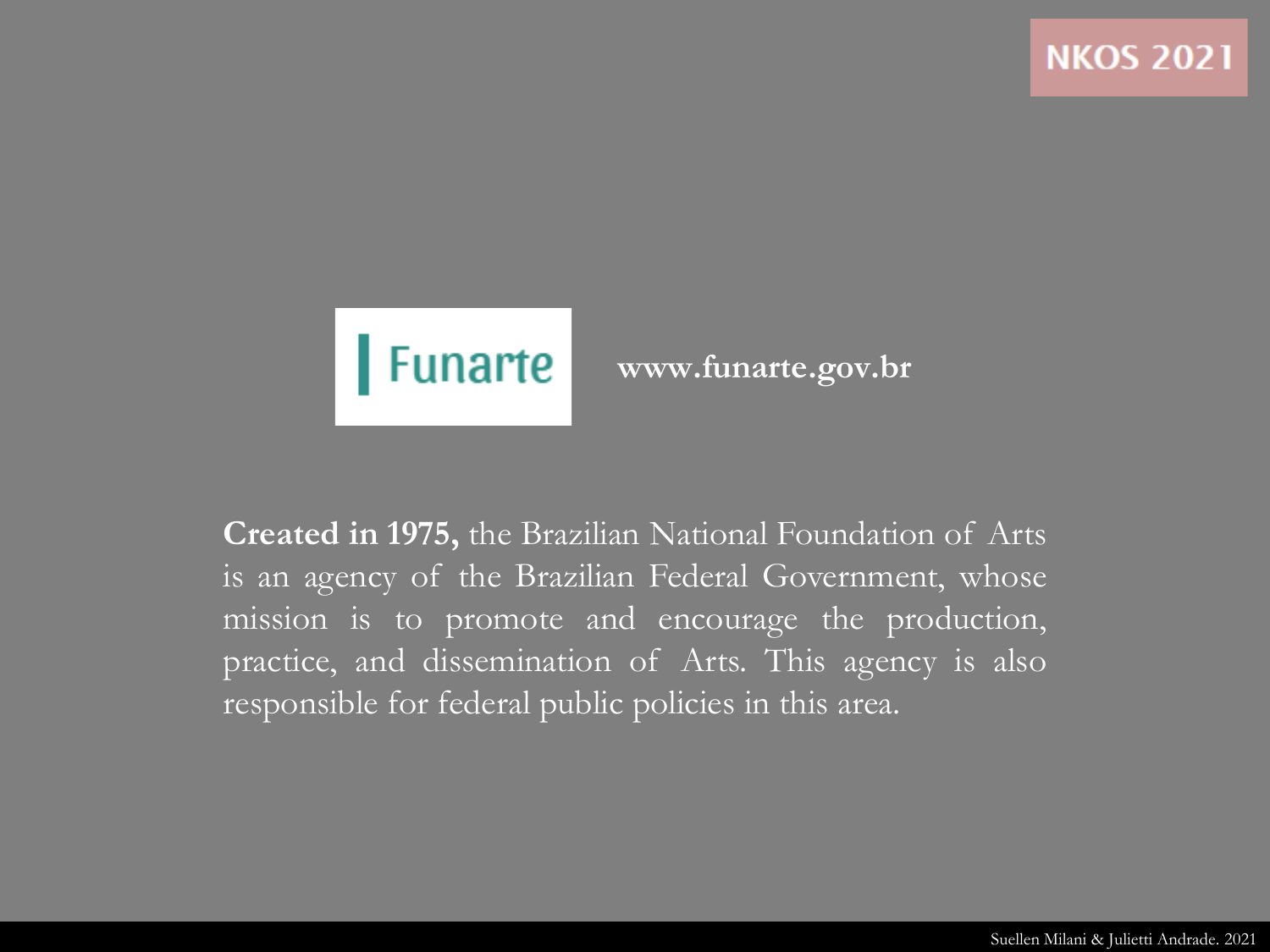To fulfill these goals and to preserve its history, Funarte maintains the Documentation and Research Center (CEDOC), which preserves special collections composed by multimedia including iconographic, sound, textual, and audiovisual items.

These information sources are unique. Besides being a special information center in theatre, photography, dance, circus, music, opera, plastic, and graphic arts, CEDOC has the function to manage Funarte's archive.



cedoc.funarte.gov.br/sophia\_web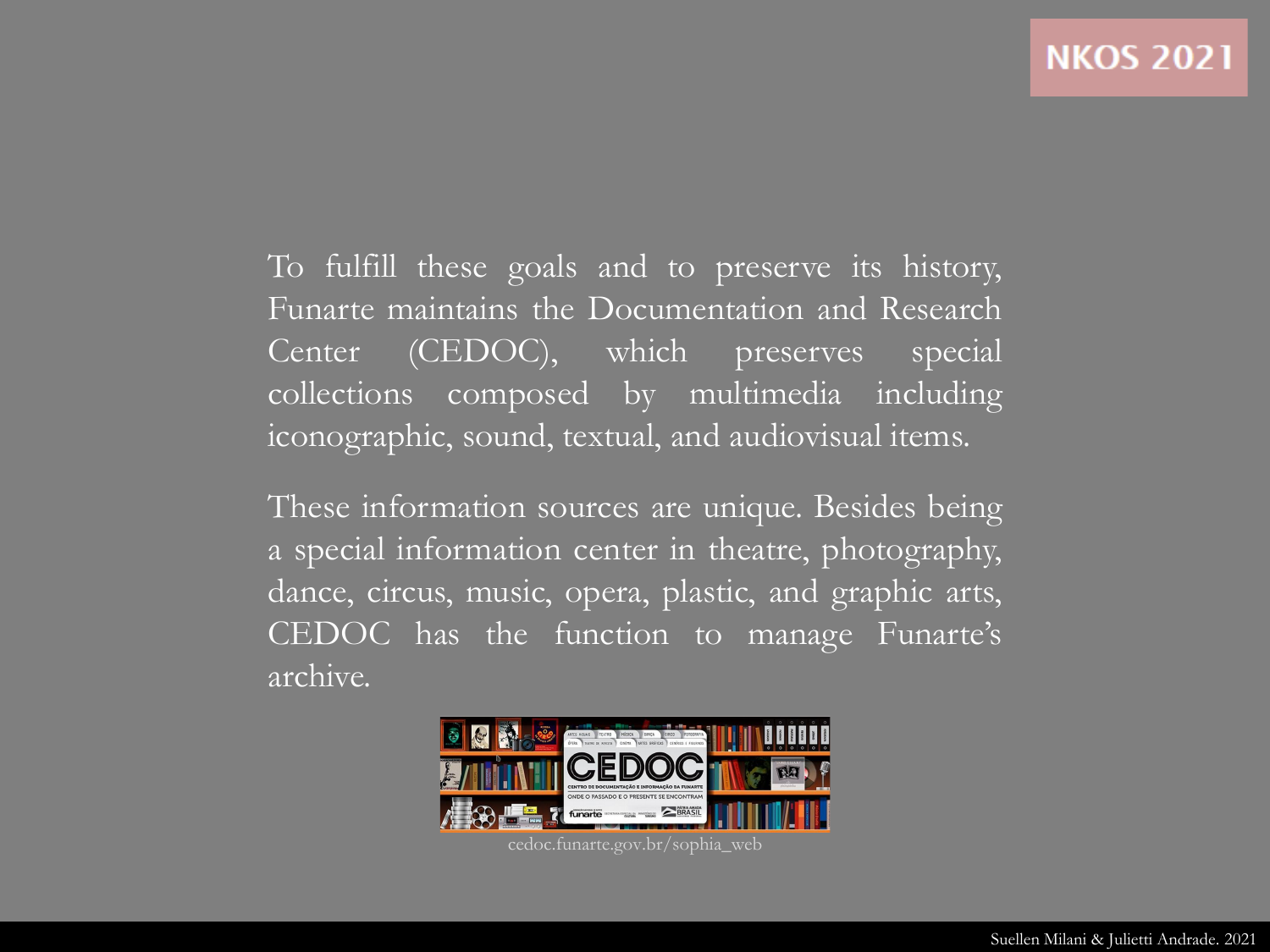



To improve its management, a partnership was established with the Information Science Department of Fluminense Federal University to develop methodologies for organization, retrieval, and preservation of CEDOC's collections. The focus was on the improvement of information access regarding this cultural heritage whose users are public managers, researchers, artists, and students.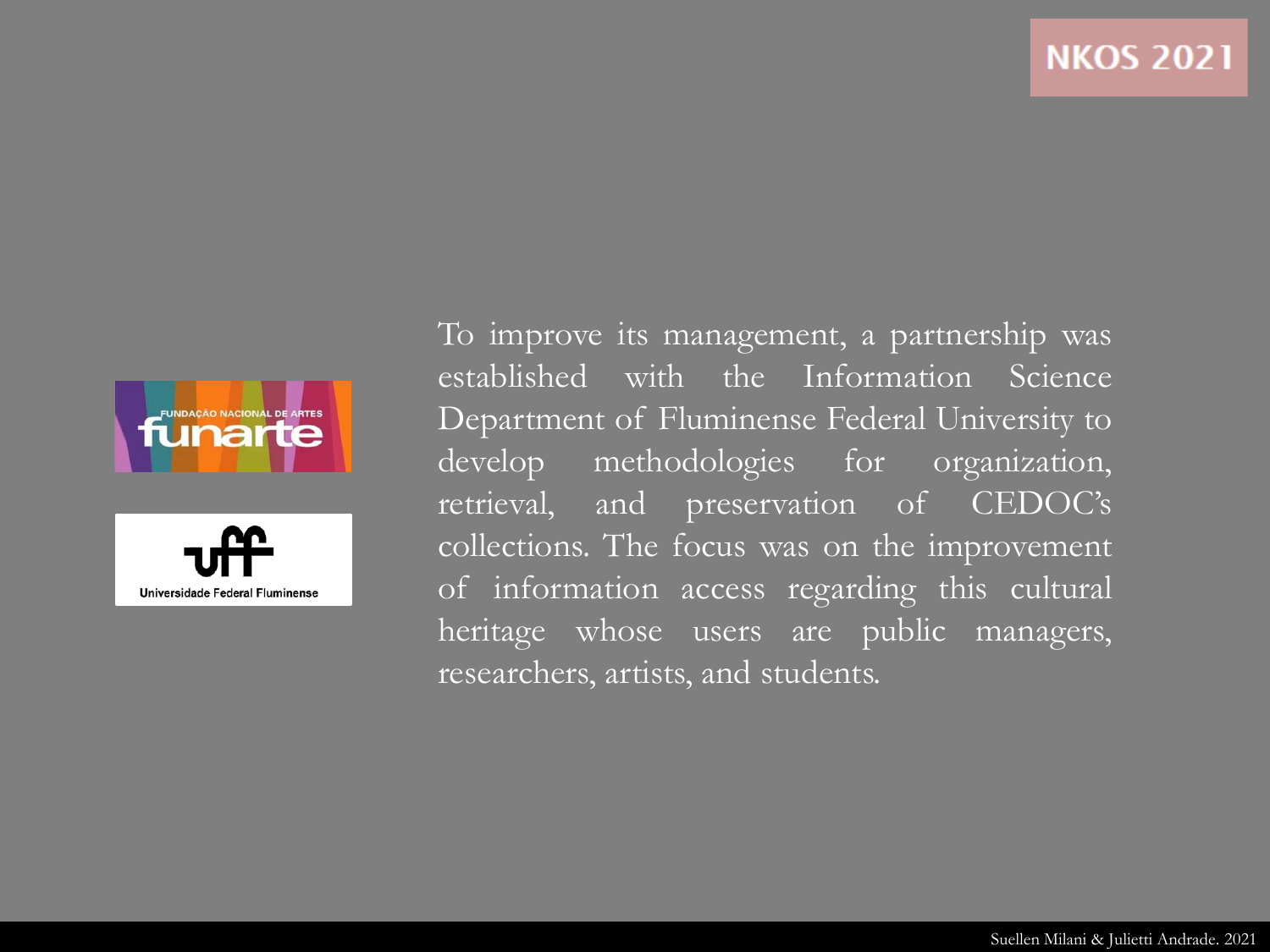#### **AUTHORITY CONTROL**

**Funarte Authority Lists** are composed by terms which were used in the cataloging and indexing of CEDOC's bibliographic and archival collections, to assign access points that will be used in information search and retrieval.

These Lists contain the forms of names of **people**, **institutions**, **events**, **topic terms**, and **uniform titles** related to Arts in Brazil.

Funarte does not have its own controlled vocabularies.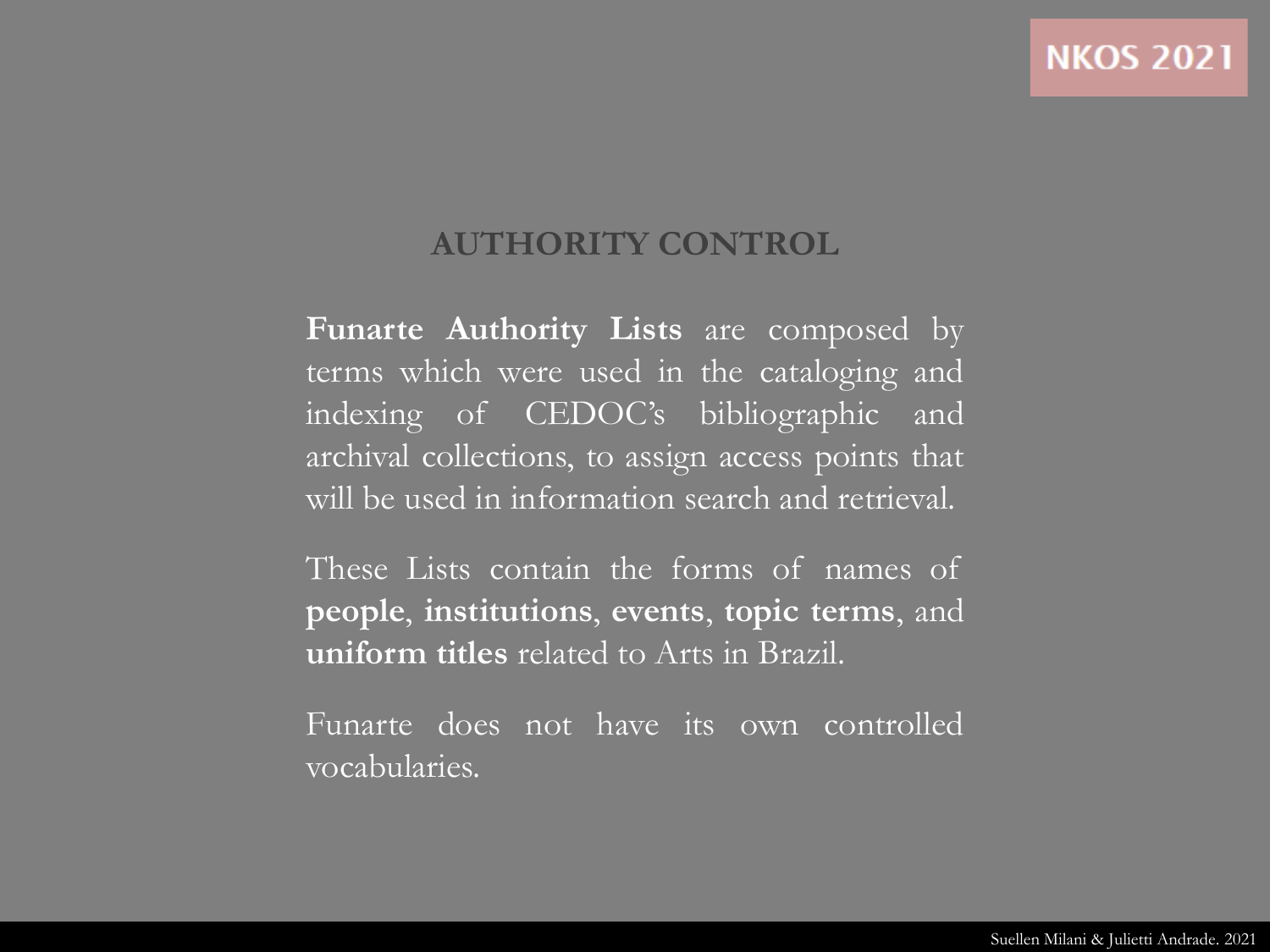### **RESEARCH DESIGN**

| <b>Motivation:</b> | Difficulties described by CEDOC<br>managers regarding authority control.                                               |
|--------------------|------------------------------------------------------------------------------------------------------------------------|
| <b>Question:</b>   | How can Funarte Authority Lists be<br>reviewed in order to promote authority<br>control and consistency?               |
| Goal:              | To present the results of the application<br>of a review method to the terms that<br>compound Funarte Authority Lists. |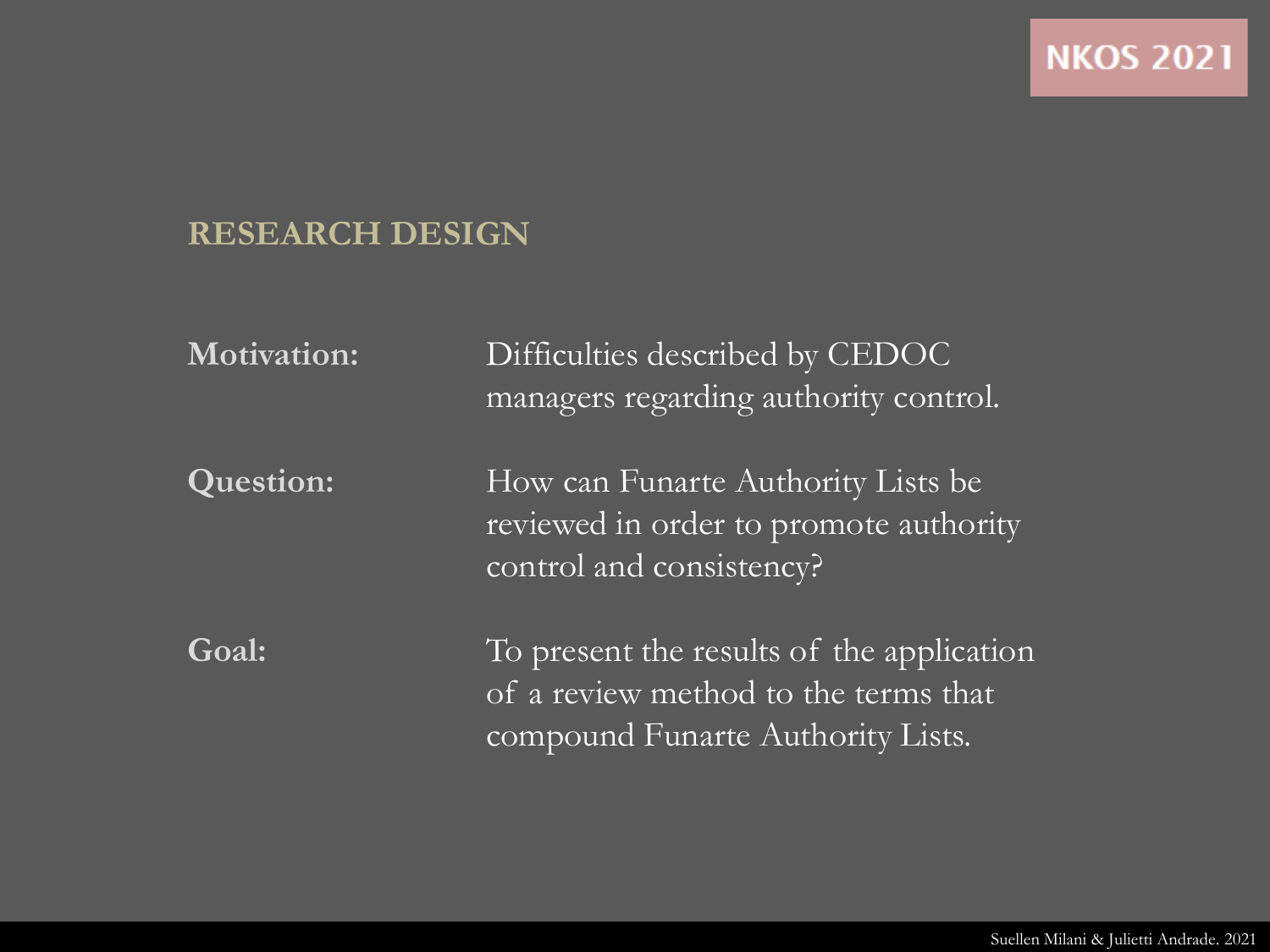### **METHODOLOGY**

#### **Theoretical dimension:**

– Literature review (Andrade 2015, Cintra et al. 2002, Lara 2004, Lara 2007, Martínez Tamayo 1997, Smit 2013, Wiederhold and Reeve 2021)

#### **Applied dimension:**

- Qualitative research with inductive method
- **Main steps:**
	- 1. Diagnosis
	- 2. Method design
	- 3. Elaboration of indicators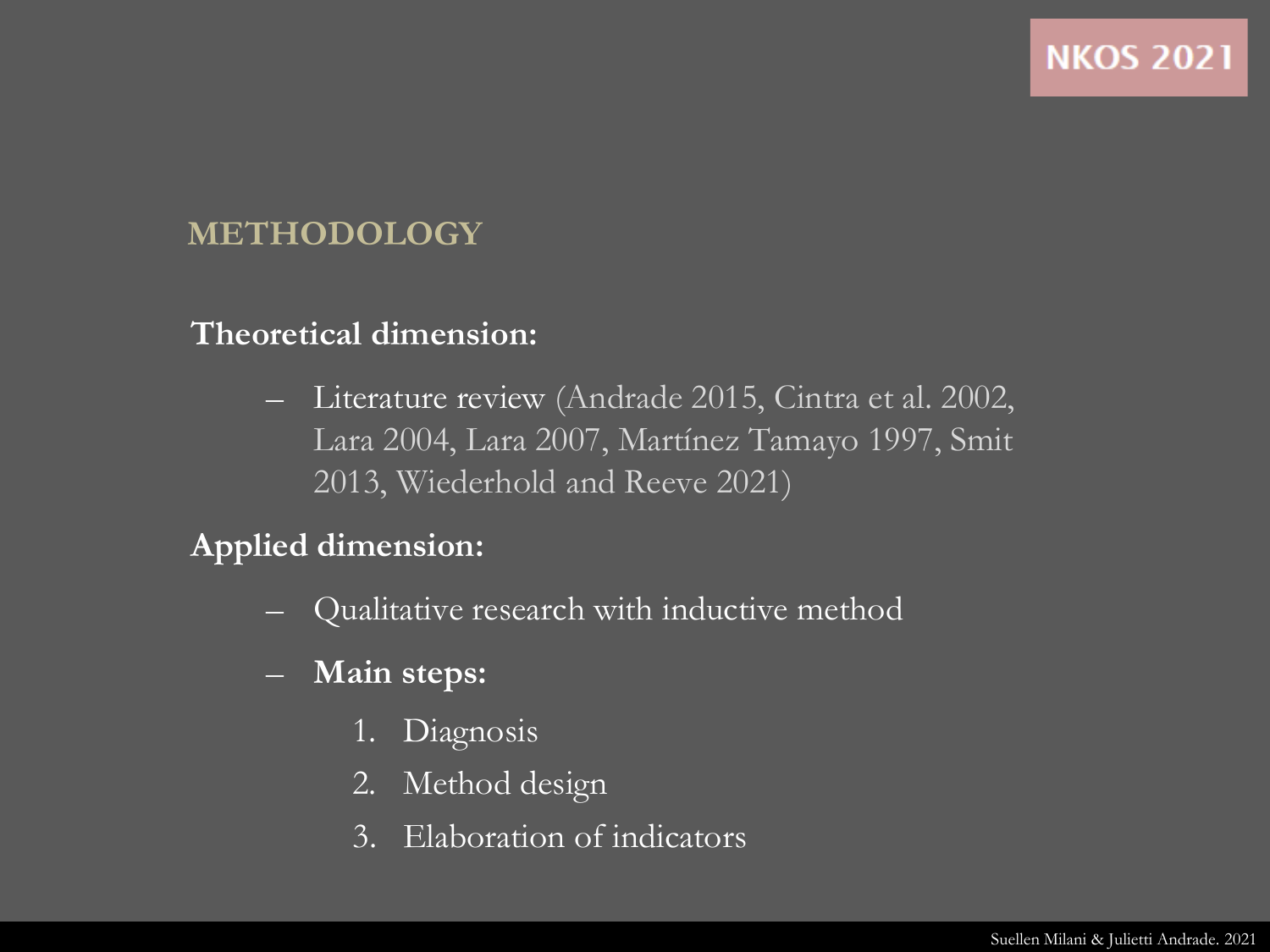Based on a diagnosis developed through meetings with CEDOC managers, retrieval tests at the library catalog, and formulation of research questions, the problems that led them to request a review of the Authority Lists were comprehended.

**The following absences were detected:**

- Vocabulary control at the input of the system;
- Controlled vocabularies;
- Indexing policy.

**Problem-generator contexts:**

- Authority lists have many homonyms, similar terms and, for a long time, they did not have cross references;
- Mass migration of terms assigned as main entries at the catalog records to fields 100 and 150 of MARC21.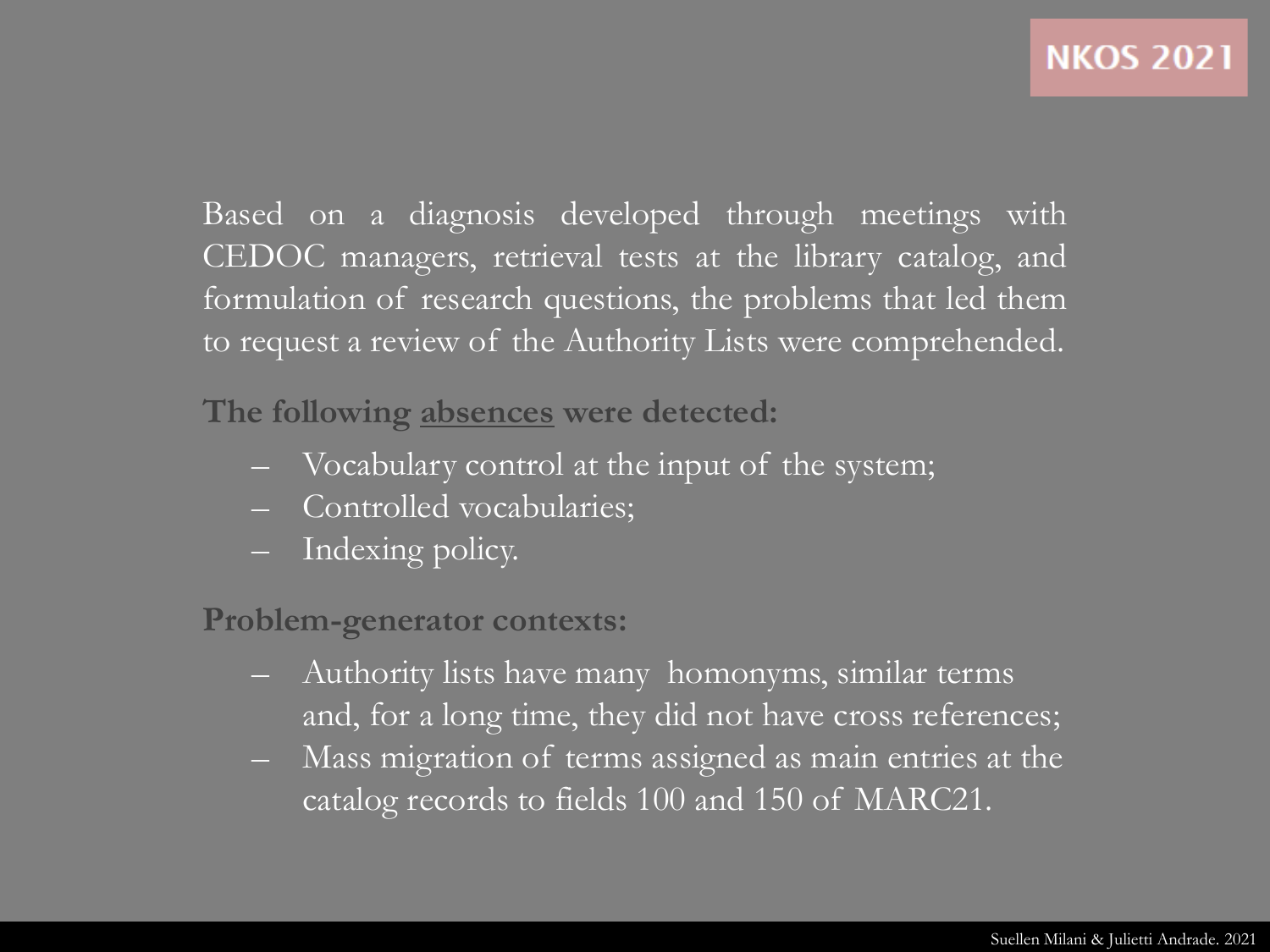**Analysis also pointed out** problems regarding the classification of the terms in the Lists.

#### **For instance, there are:**

- a large number of terms in the Name Authority List which are not personal names, but names of institutions, events, projects, programs, topic terms;
- typos;
- variant forms of a name without establishing cross reference (full names, abbreviations, use of uppercase, lowercase) etc.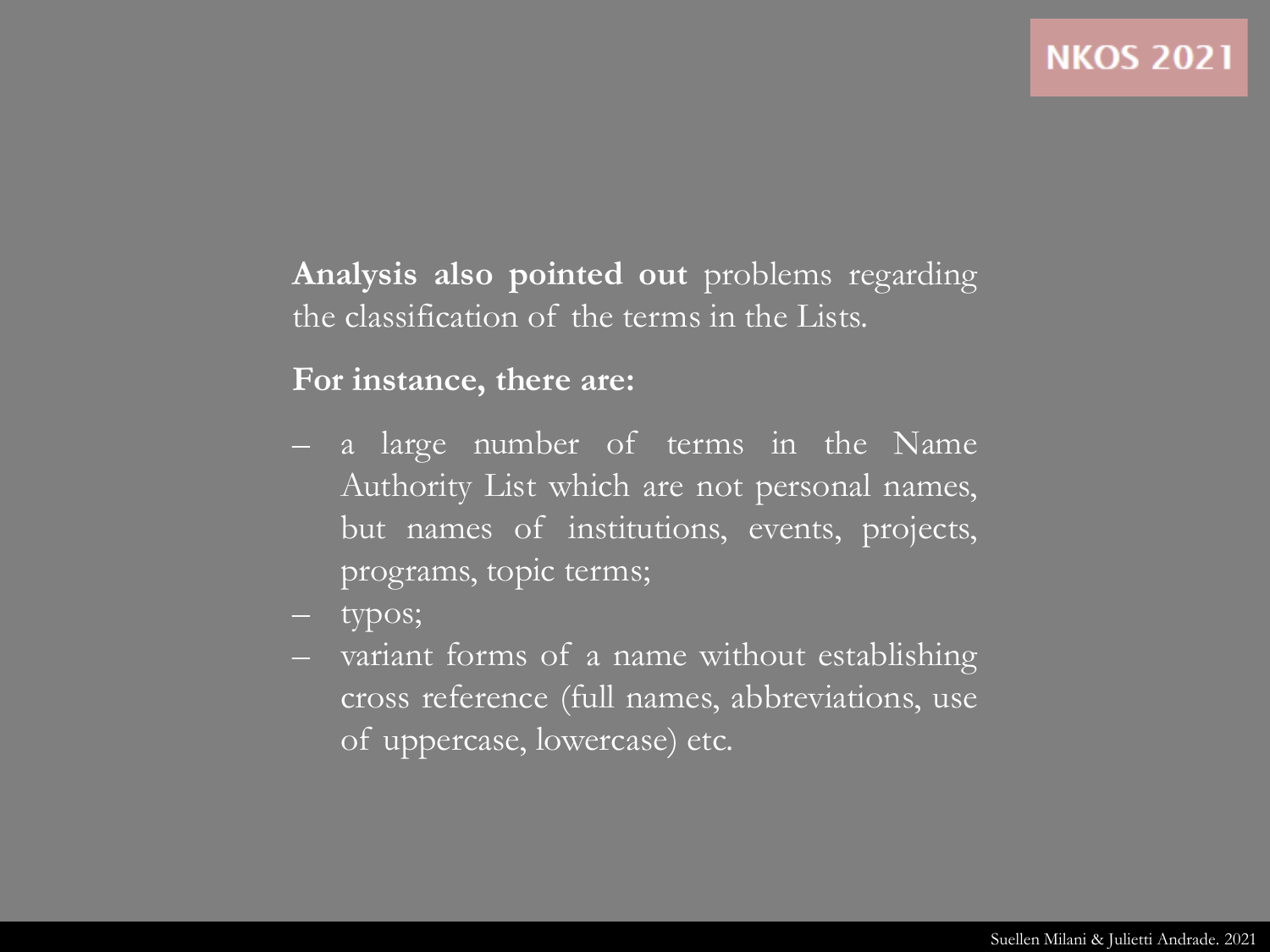### **Once the scenario was explained, the goals of this review were:**

- 1. Identify attributes of the terms in order to contextualize them at the collections;
- 2. Analyze the accuracy of the classification of the terms in the Lists;
- 3. Identify occurrences that can be duplicities, homonyms, or possible equivalences;
- 4. Identify terms that can be classified in more than one List; and
- 5. Offer recommendations for handling adjustments and exclusions of terms.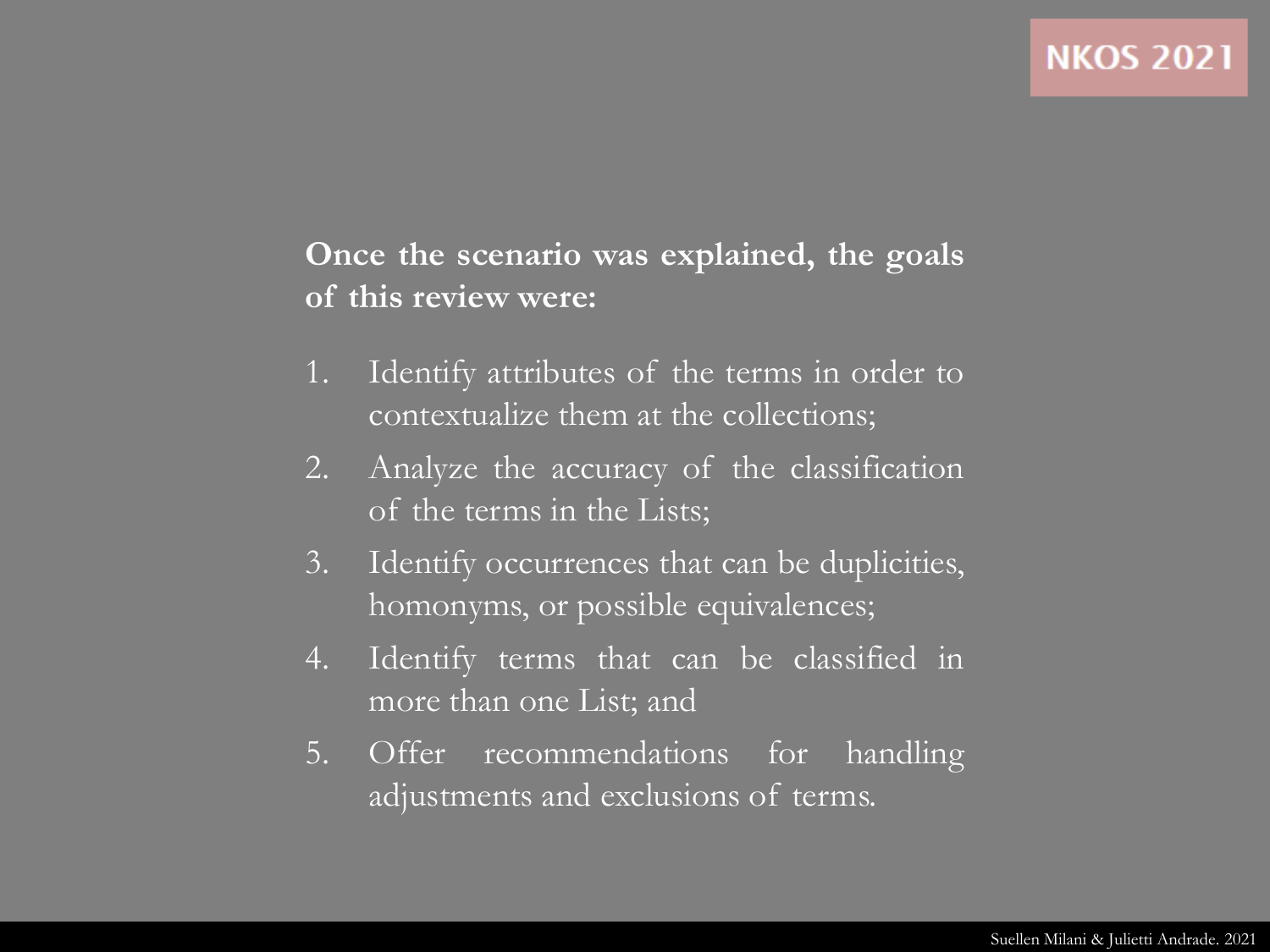**For the review process,** an analysis matrix was built from the modeling of Excel spreadsheets that contained the seven Authority Lists, their terms, and codes. Eight undergraduate students from **Library Science** and **Archival Science** worked at this task for four months. Each student reviewed approximately 80 terms, in five hours of daily work, five days a week.

#### **REMOTE WORK**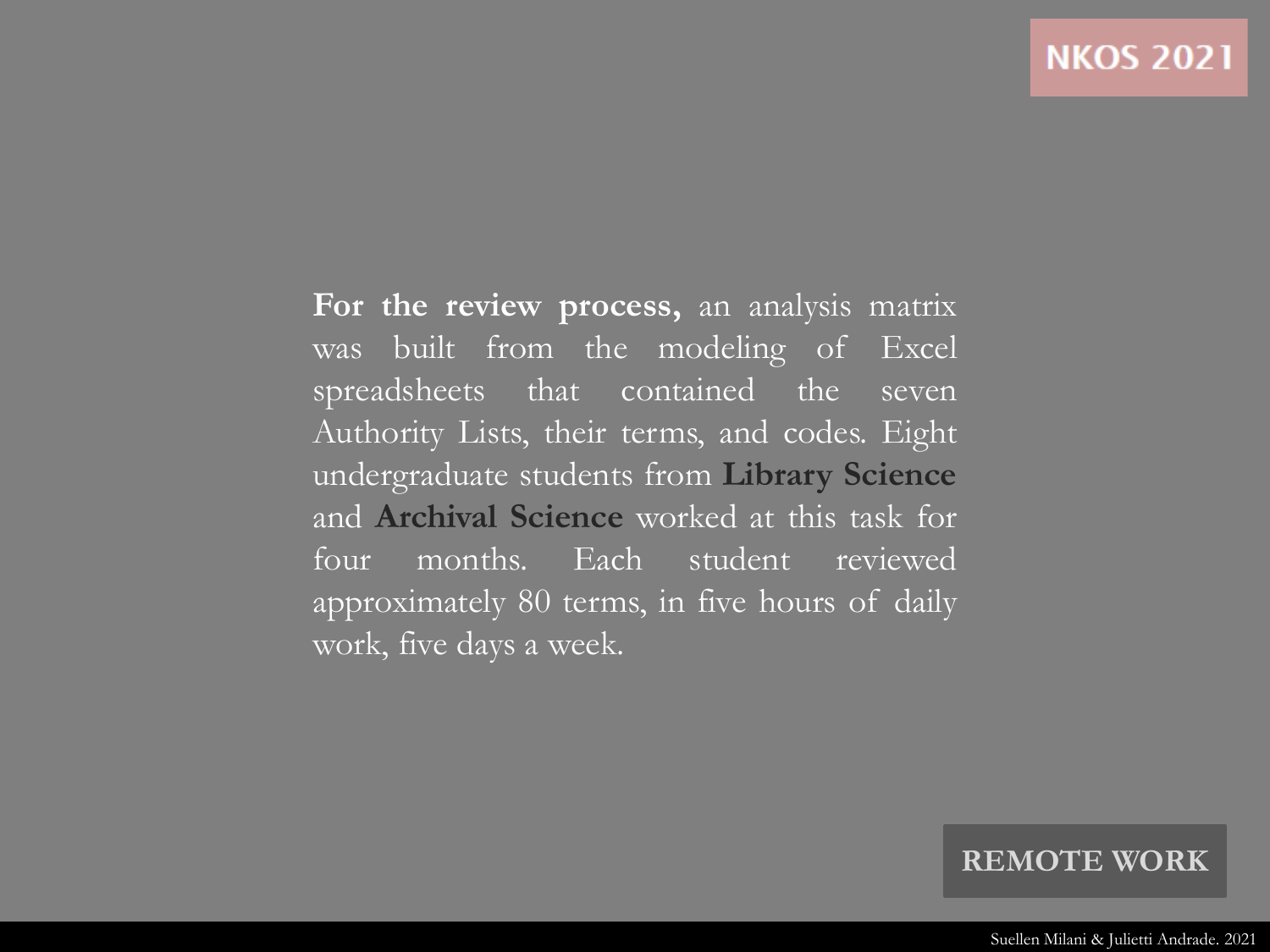The first question answered was:

### **Are there other occurrences of the term in the Name Authority List?**

The goal was to identify semantic, syntactic, and typographic variations of each one of the 61.748 terms.

Establishing equivalences between terms referring to people requires a careful context analysis.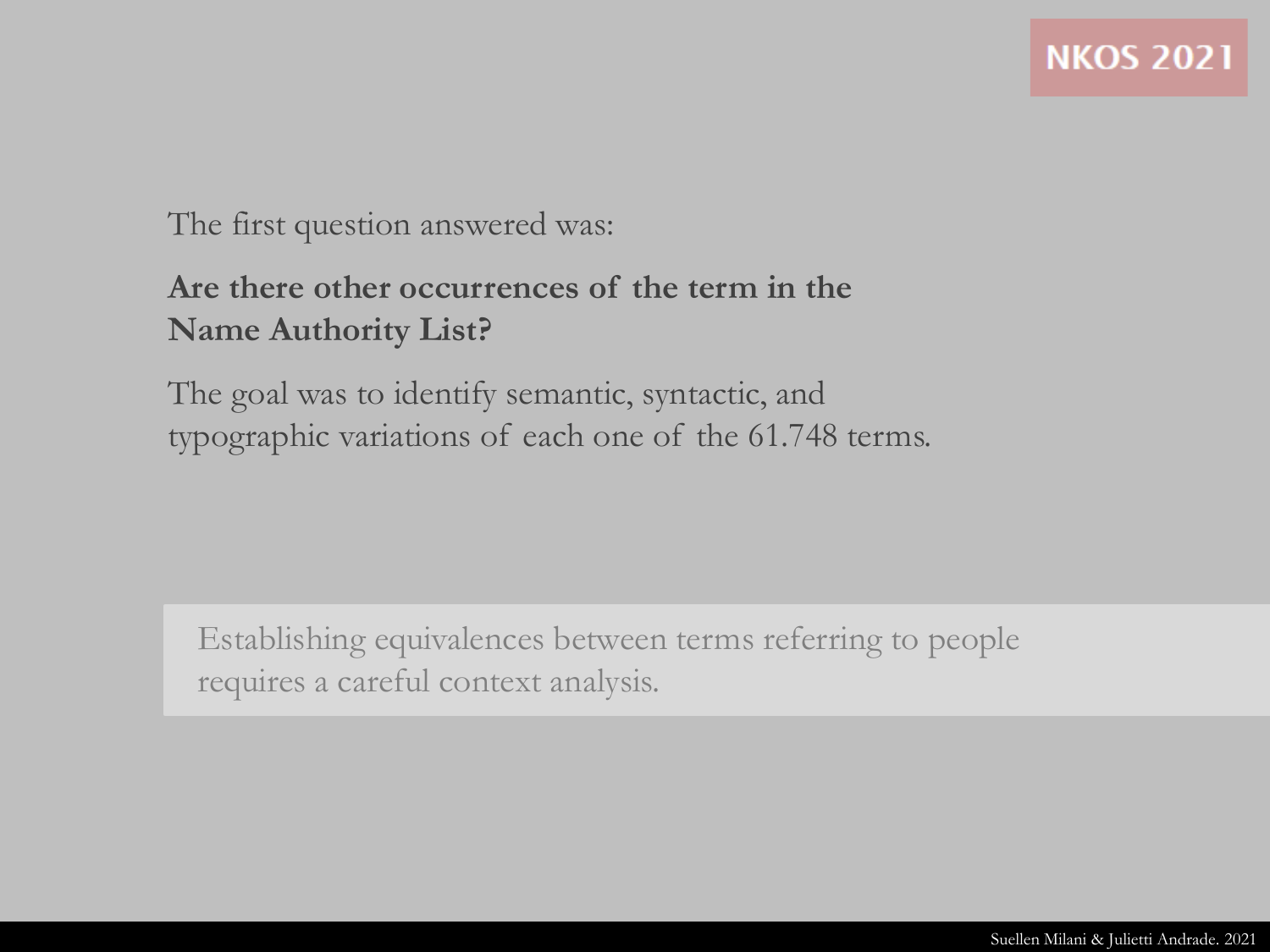#### The next question was:

### **Is the term also included in other Funarte Authority List?**

The term was searched in all Authority Lists available at the analysis matrix: Institution, Event, Uniform title, Geographical, Chronological, and Topic term.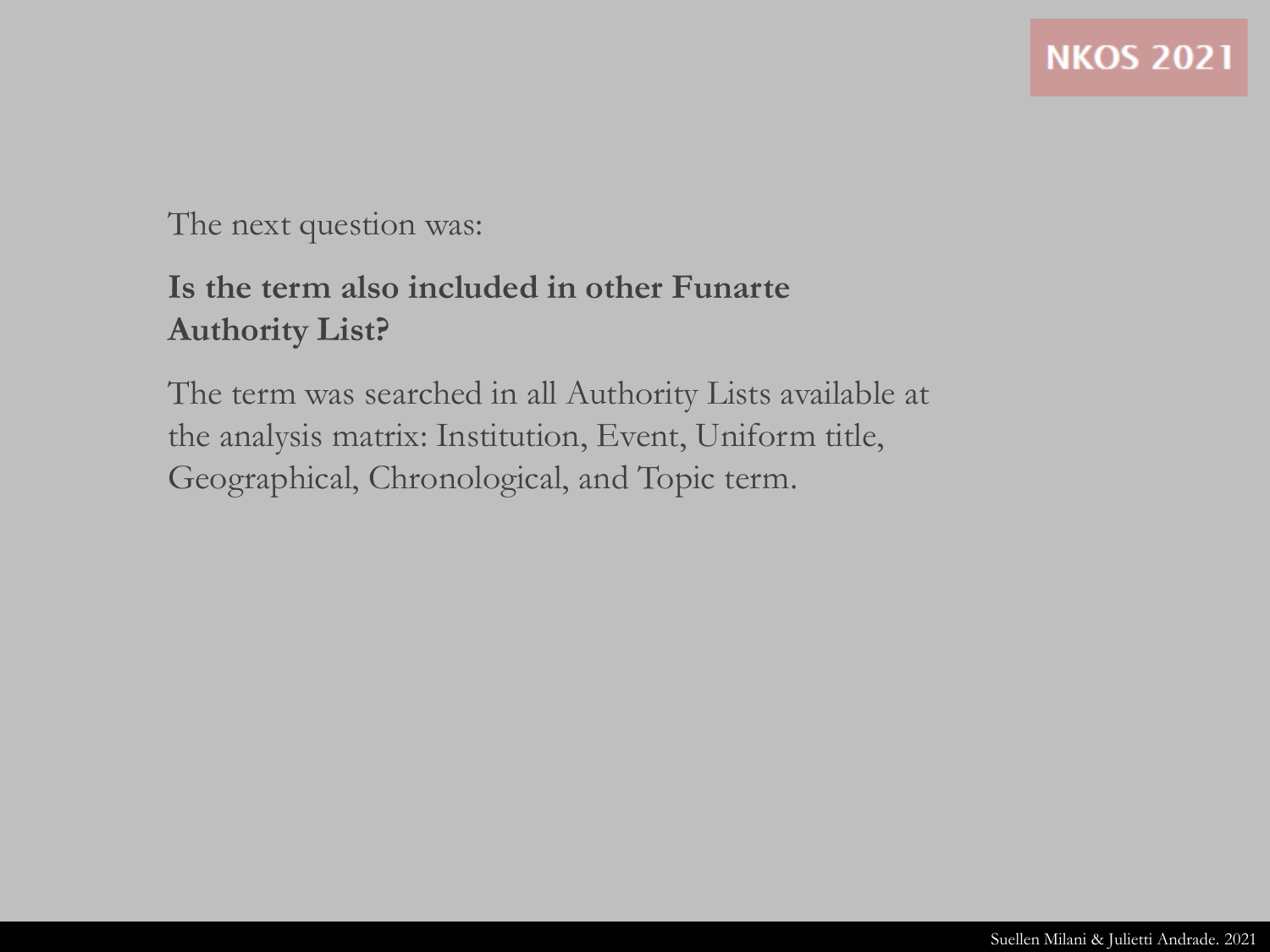#### The third question was:

### **Are there other possibilities of equivalences that are not included in the Funarte Authority Lists?**

This question aimed to identify other possibilities of designation forms, solve doubts, and identify ambiguities through searches in information sources, e.g.: Virtual International Authority File, special encyclopedias, dictionaries etc.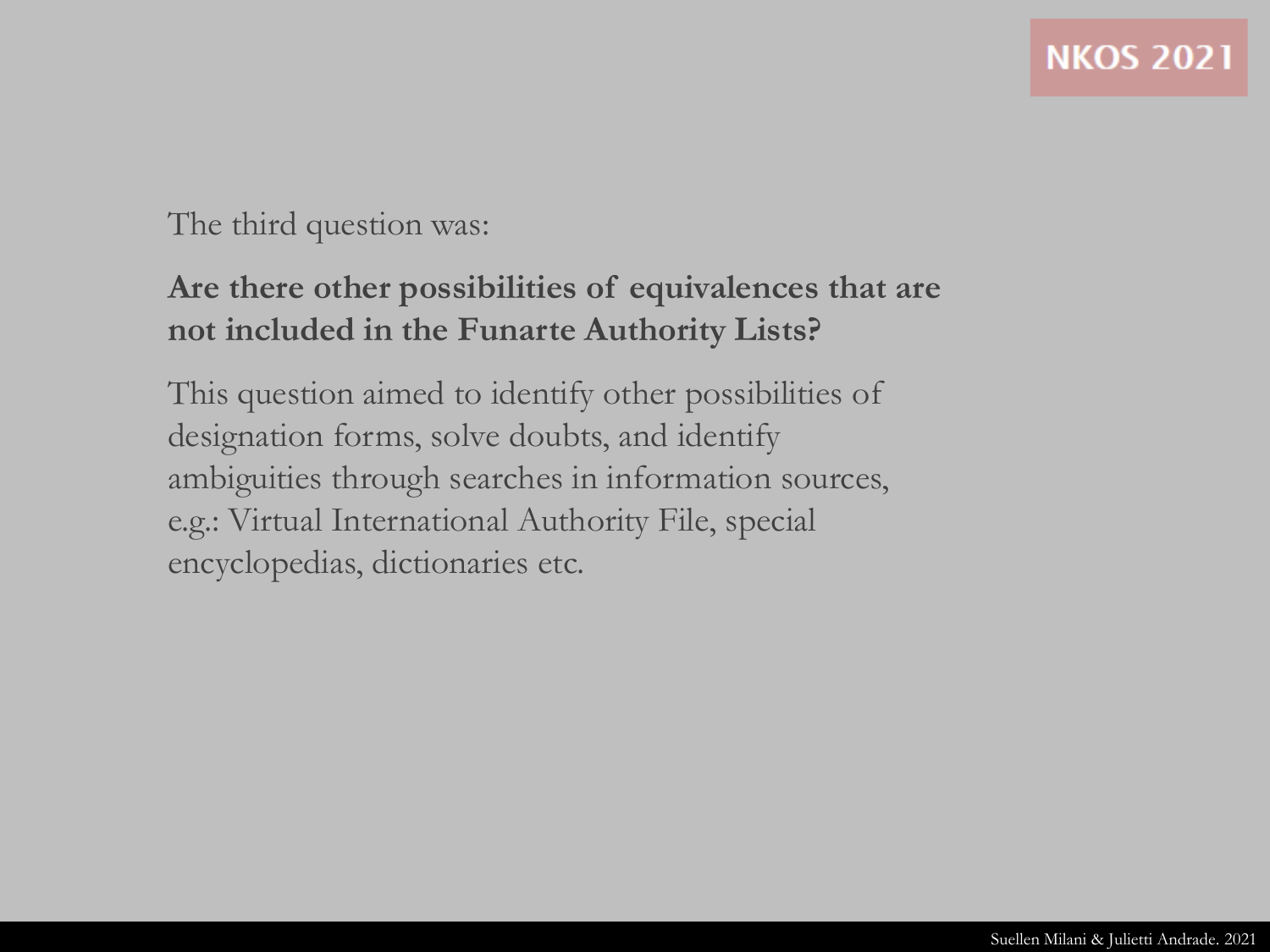**With the results of the analysis,** the team members pointed out whether the term could be a candidate for exclusion from the Name Authority List.

Exclusions were recommended in cases of typos, if the term had a correct equivalence in the List, as well as terms that compound the Name Authority List but are not personal names, such as: names of plays, theater groups, theater companies, theaters, dates, movie titles, associations, personal collections etc.

The next step involved adjustments when there were problems related to spelling or completeness of the personal name, e.g.: "A., Estevan A." was adjusted to "Silveira, Estevan Alexandre".

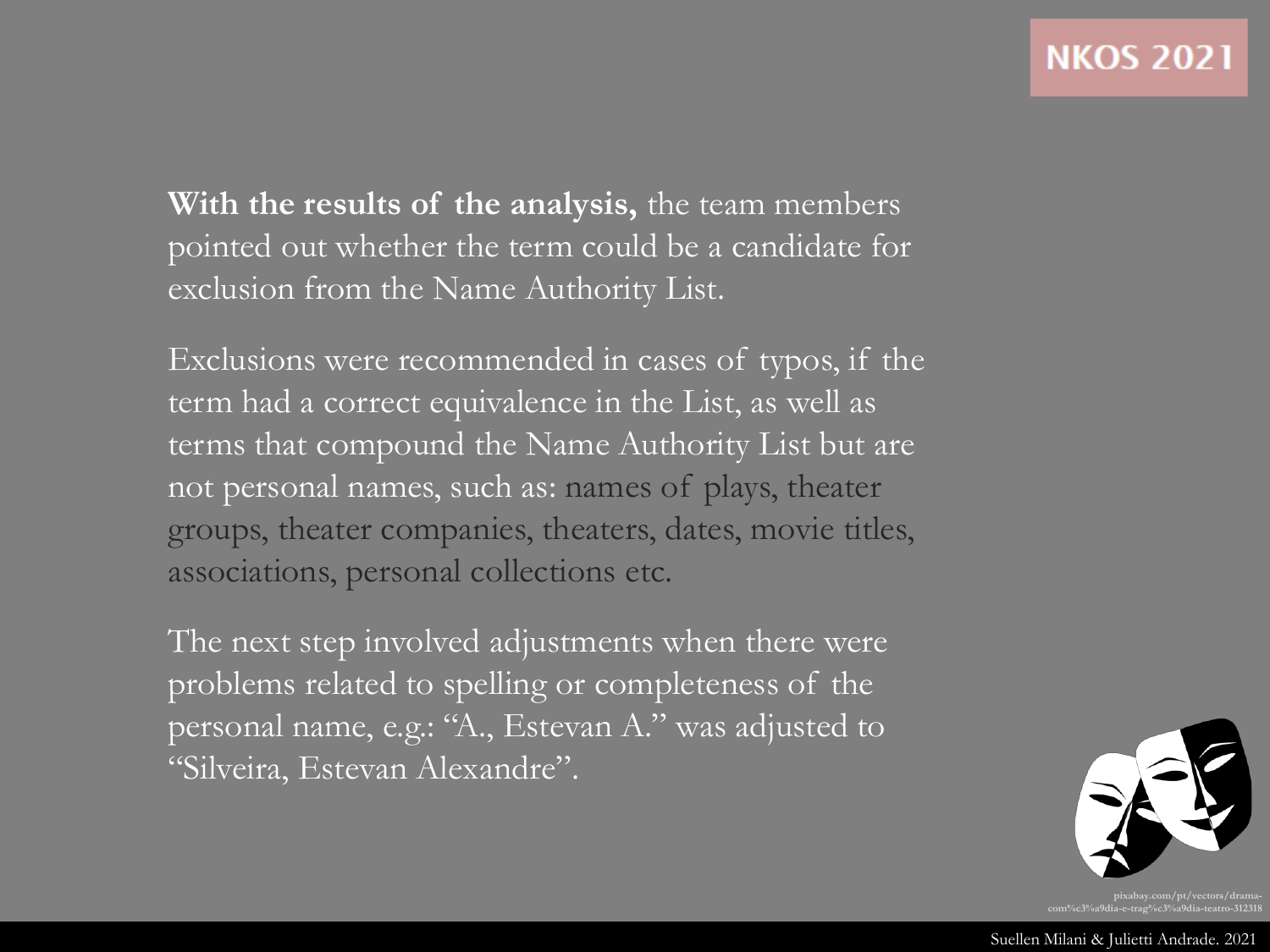| <b>NKOS 2021</b> |  |  |  |
|------------------|--|--|--|
|                  |  |  |  |

| A                                                                         | B     | C                                                                                                                                                                        |
|---------------------------------------------------------------------------|-------|--------------------------------------------------------------------------------------------------------------------------------------------------------------------------|
| Term                                                                      | Code  | Occurrences                                                                                                                                                              |
| Fernandes, Millôr, 1923-2012                                              | 6592  | Fernandes, Millôr (3077)<br>FERNANDES, MILLOR, adapt (21327)<br>FERNANDES, MILLOR, aut (21330)<br>FERNANDES, MILLOR, trad (14751)<br>Gôgo, Vão (31841)<br>Millôr (32971) |
| Fernandes, Raimundo Alberto Guedes<br>(Raimundo Alberto Guedes Fernandes) | 44335 | Fernandes, Raimundo Alberto Guedes (2157)                                                                                                                                |
| Fernandes, Sebastião, 1902-                                               | 67243 | Fernandes, Sebastião (6559)                                                                                                                                              |
| Fernandes, Sílvia                                                         | 7363  | Telesi, Sílvia Fernandes (257)                                                                                                                                           |
| Fernandes, Silvino (Sivino Fernandes)                                     | 32799 | Fernandes, Silvino (67247)                                                                                                                                               |
| Fernandes, Vera Fróes, 1955-                                              | 67254 | Froes, Vera (42687)                                                                                                                                                      |

**Source:** Elaborated by the authors.

**A new spreadsheet** was generated to shed light to the occurrences of the term in the Name Authority List. The term was kept in column A, followed by its code in column B, and the occurrences – and their codes – in column C.

So, occurrences were registered in the relationship from A to C. It was necessary to pay attention to the terms that have different designation forms even when there was a distance regarding the alphabetical order.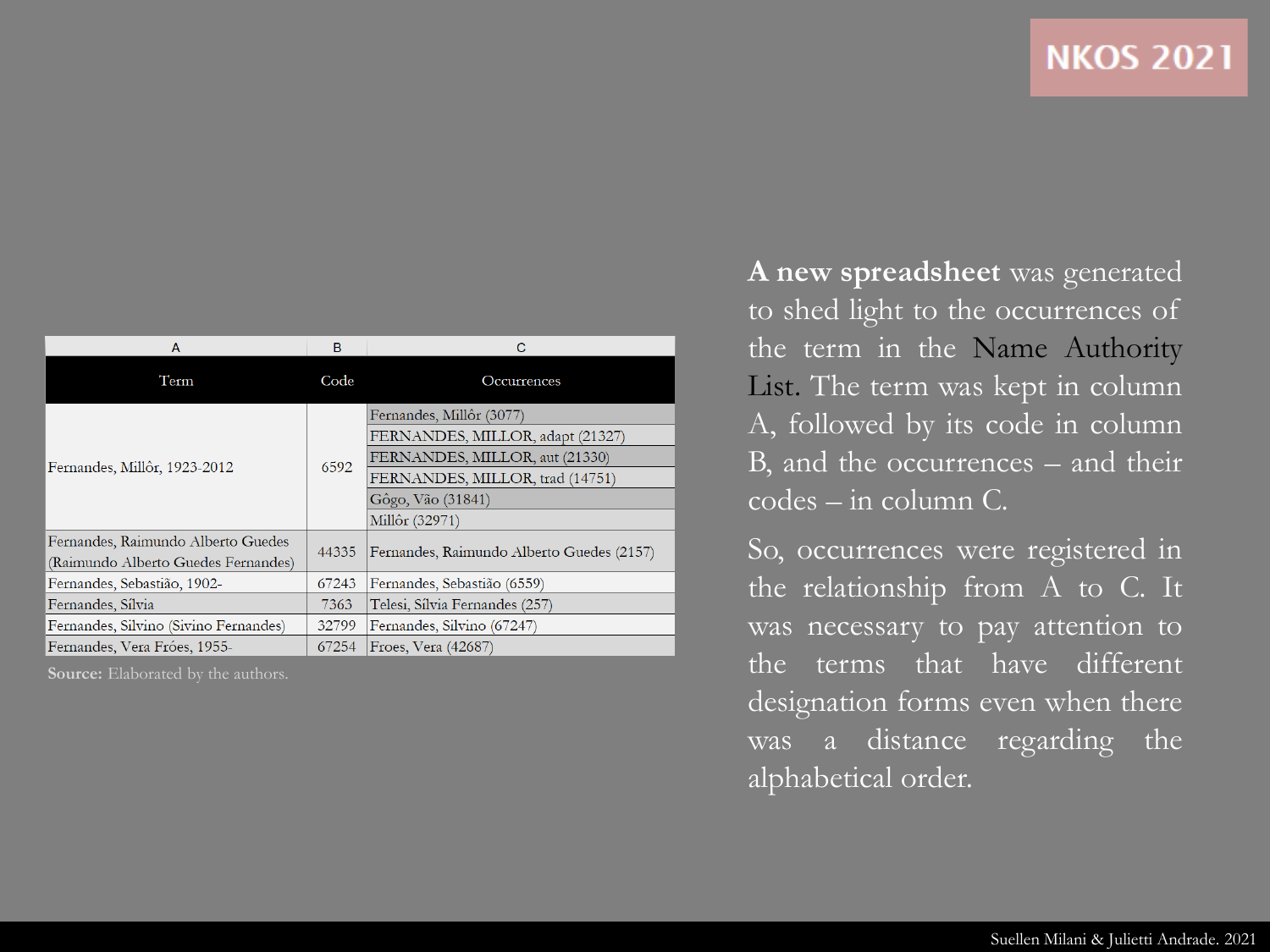| Α                                 | в    | С                                        |  |
|-----------------------------------|------|------------------------------------------|--|
| Term                              | Code | Occurrences                              |  |
| Hollanda, Chico Buarque de, 1944- | 7975 | Buarque, Chico (97)                      |  |
|                                   |      | BUARQUE, CHICO (ADAPT.) (71726)          |  |
|                                   |      | Buarque, Chico, 1944- (3021)             |  |
|                                   |      | Holanda, Chico Buarque de (2263)         |  |
|                                   |      | Holanda, Chico Buarque de, 1944- (28496) |  |
|                                   |      | Holanda, Francisco de (14607)            |  |
|                                   |      | Hollanda, Chico Buarque de (7973)        |  |
|                                   |      | Hollanda, Francisco Buarque de (75028)   |  |

**Source:** Elaborated by the authors.

**From this step,** it was possible to identify terms with different designation forms, but with the same meaning, and terms with the same and similar designation forms, that is, syntactic, spelling, or typographic variations of the same term.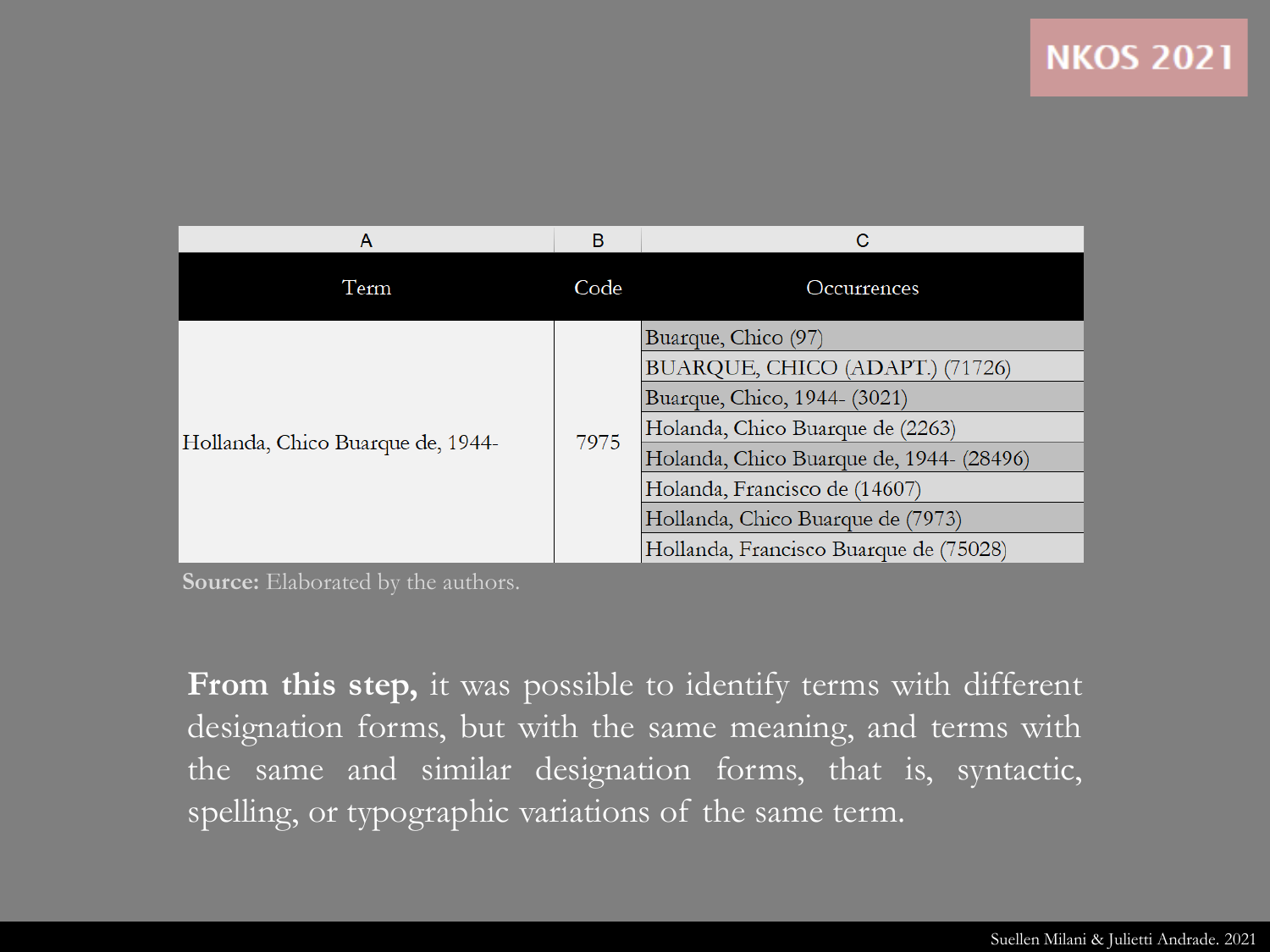### **Reviewing Authority Lists which have already been used in cataloging records brings challenges.**

Insertion, exclusion, or adjustment of any term must consider the impacts that will be caused at the cataloging records that have them as access points.

It demands an analysis regarding the designation form of the term; analysis of the number of occurrences from the term; number of documents retrieved at the catalog; establishment of differences by verifying attributes and deciding whether the term is considered a duplicity or an equivalence.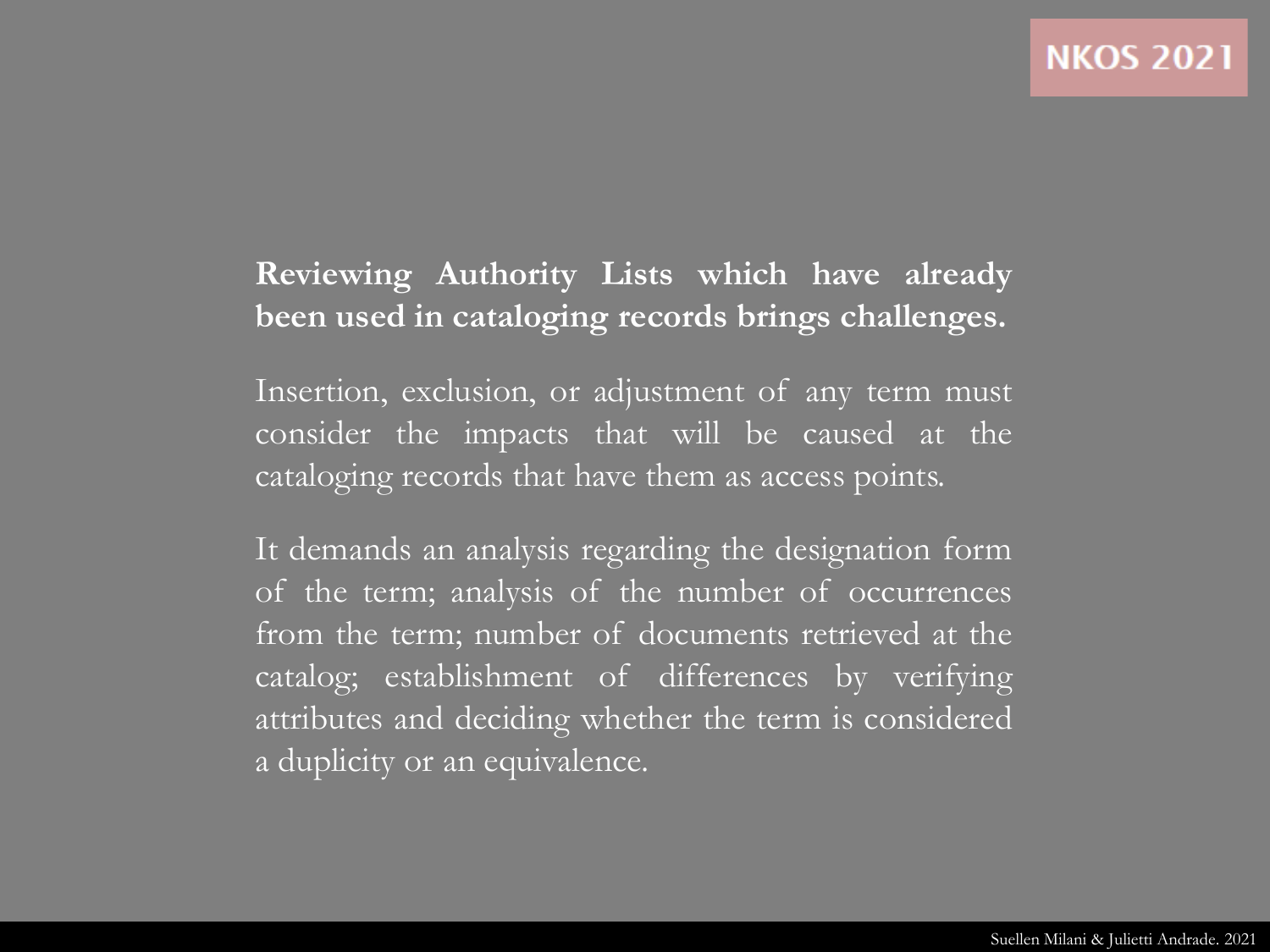The establishment of **relationships** between terms corresponding to the Funarte authorities would improve semantic and syntactic relationships among the items of CEDOC's collections. In this way, the possibilities of meaning and a reliable information retrieval are strengthened.

An important point to be investigated concerns the establishment of **equivalences** between terms, especially regarding Name Authority Headings. Beyond the pseudonyms, names in Arts domain have special features.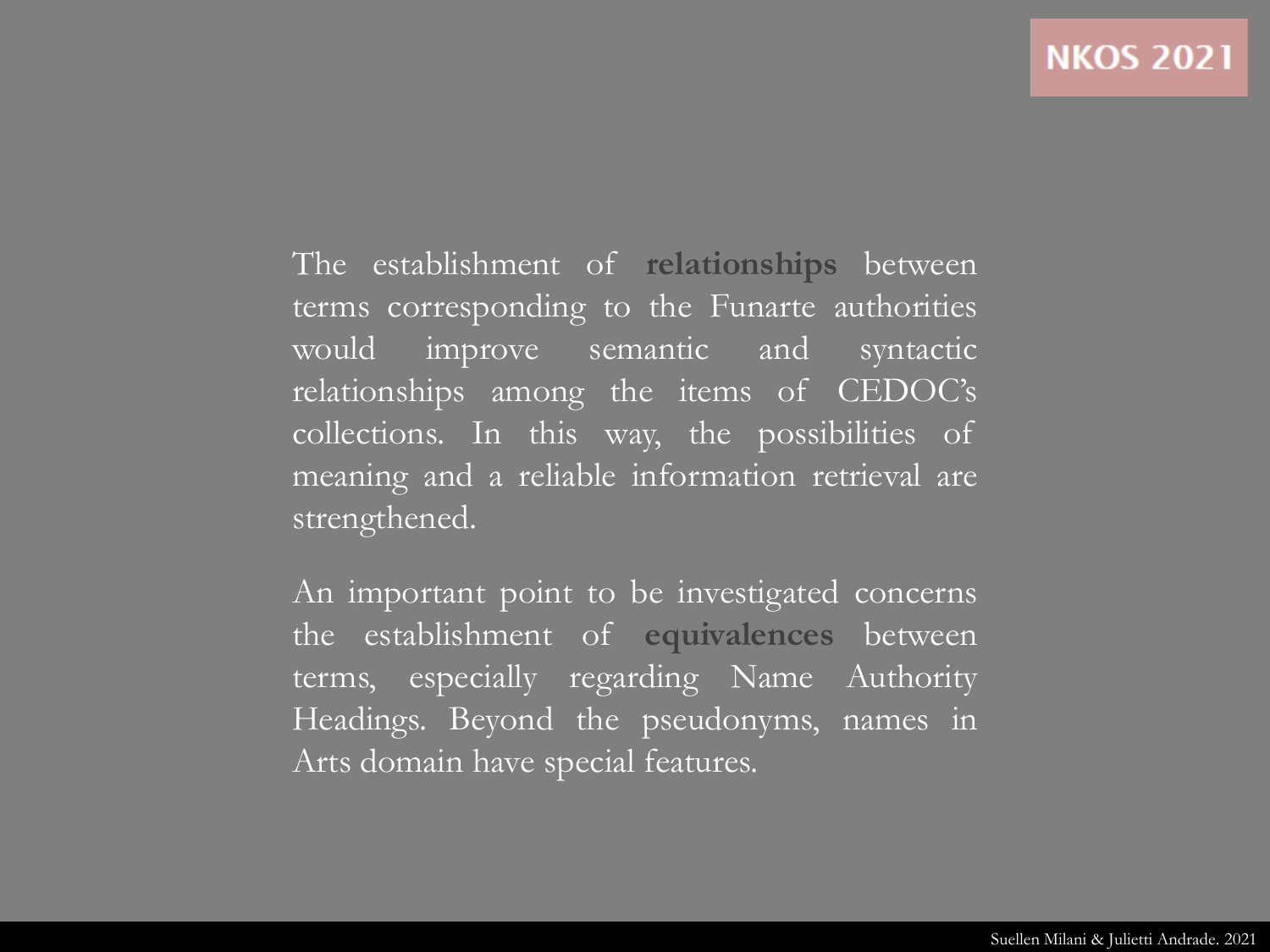### After the review, the following indicators were generated:

| Indicator                                                                                   | Terms  |
|---------------------------------------------------------------------------------------------|--------|
| Funarte authority database                                                                  | 85.223 |
| Reviewed terms of the Name Authority List                                                   | 61.748 |
| Terms that have 1 to 8 occurrences                                                          | 5.398  |
| Occurrences (variant forms or equivalent terms at Name Authority List)                      | 6.913  |
| Terms which are part of the Name Authority List identified in other<br><b>Funarte Lists</b> | 703    |
| Occurrences identified in other Funarte Lists from the 703 terms                            | 1.020  |
| Recommendation of exclusion of terms at Name Authority List                                 | 8.836  |
| Recommendation of adjustment of terms at Name Authority List                                | 897    |

**Source:** Elaborated by the authors.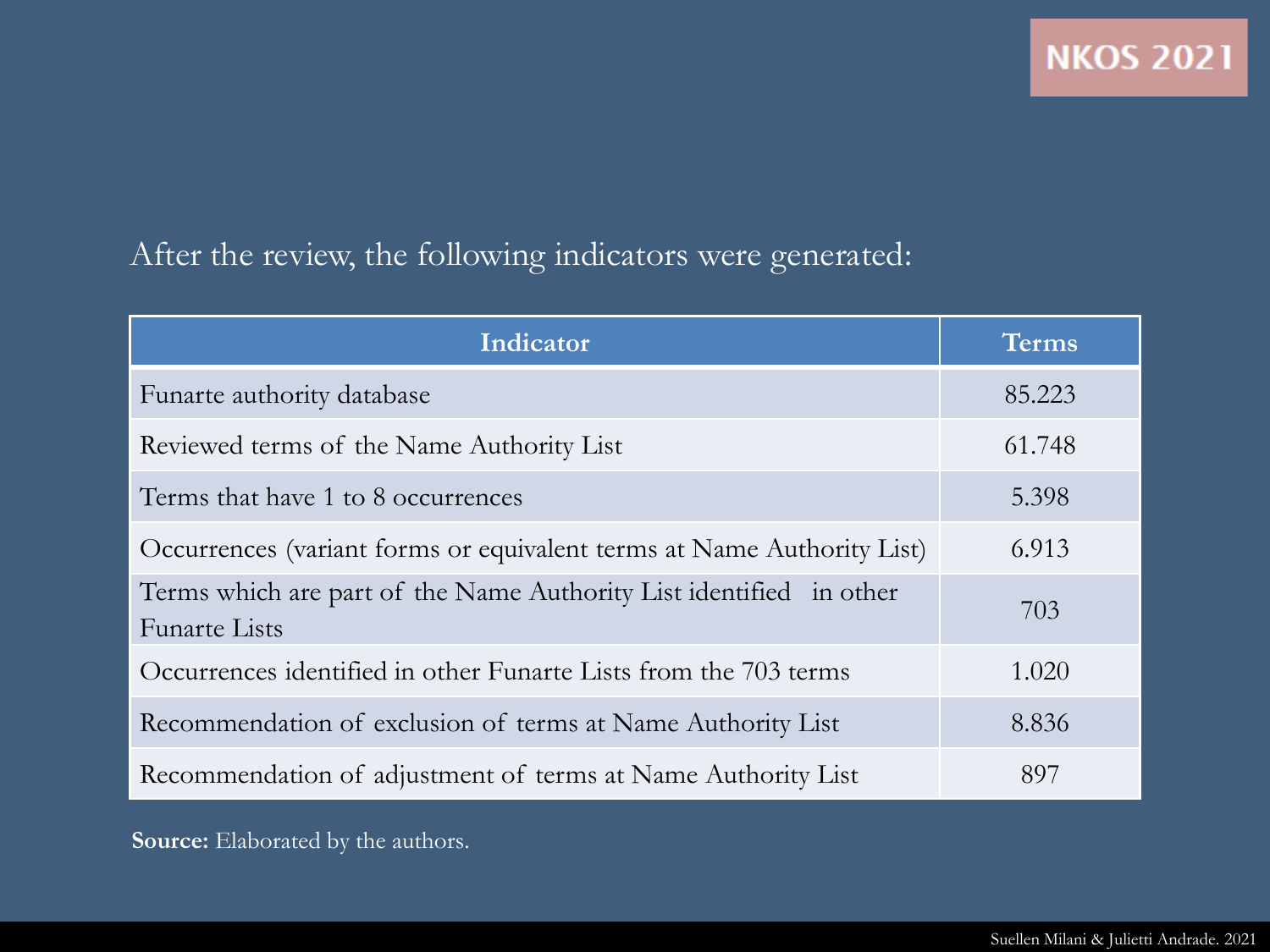#### **MAIN RESULTS**

- Identification of terms which were considered appropriate in accordance with the authority control standards, and construction and use of KOS;
- Identification of the necessary attributes to contextualize the authorities in cataloging records, such as:
	- a. insertion of the date of birth, or date of birth and death;
	- b. adoption of standards for designation forms;
	- c. standardization of typographic forms, use of upper and lower cases, primary language etc.
- Identification of terms whose adjustment or exclusion were recommended;
- Identification of duplicities, homonyms, and equivalent terms.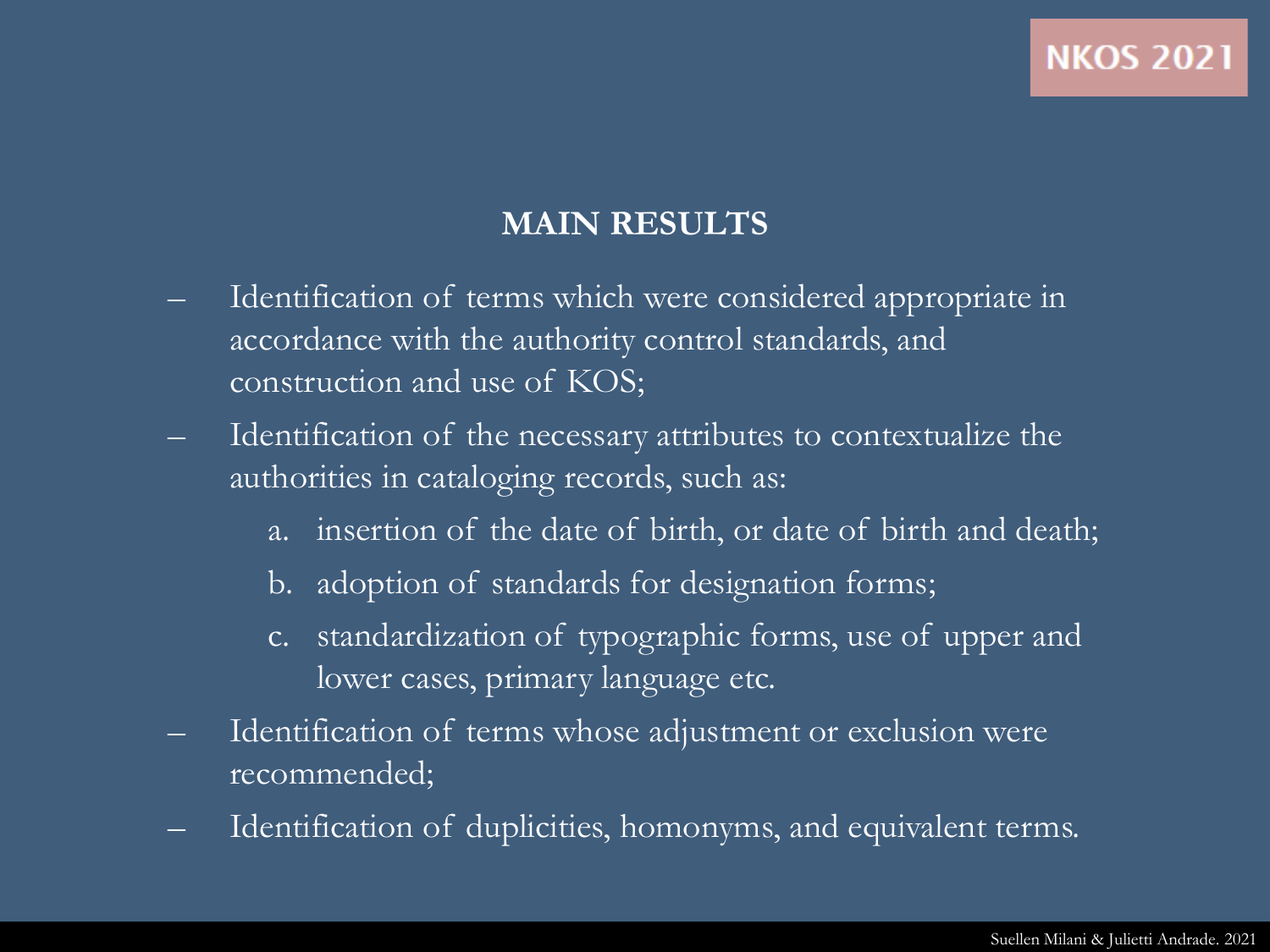**The review carried out** outlined important features of the Funarte Authority Lists.

A management tool was elaborated to enable that adjustments can be proceed in a standardized and controlled way by CEDOC managers.

In this way, this review brings elements to the development of methods for obtaining consistent authority records, as well as for the construction of KOS.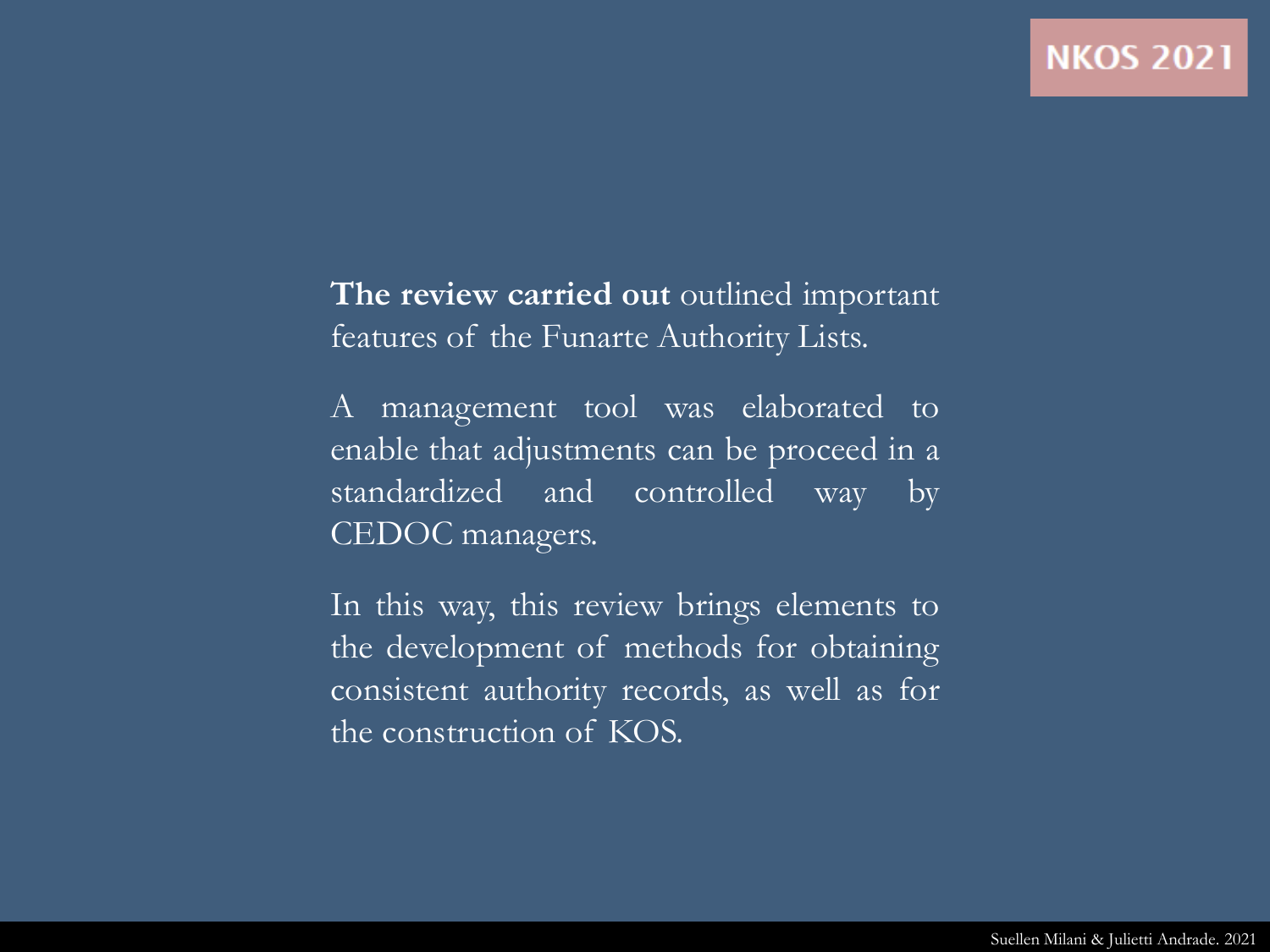**Regarding authority control,** the method relies on the evaluation of Funarte authorities identifying variant forms, and duplicities as consequences of typo, classification of the same term in different lists, e.g.: presence of the same term in the Institution List and in the Event List without distinguishing attributes.

Homonyms terms and related terms were evaluated, and recommendations for adjustment, reclassification in the proper List, and exclusion were proposed to CEDOC.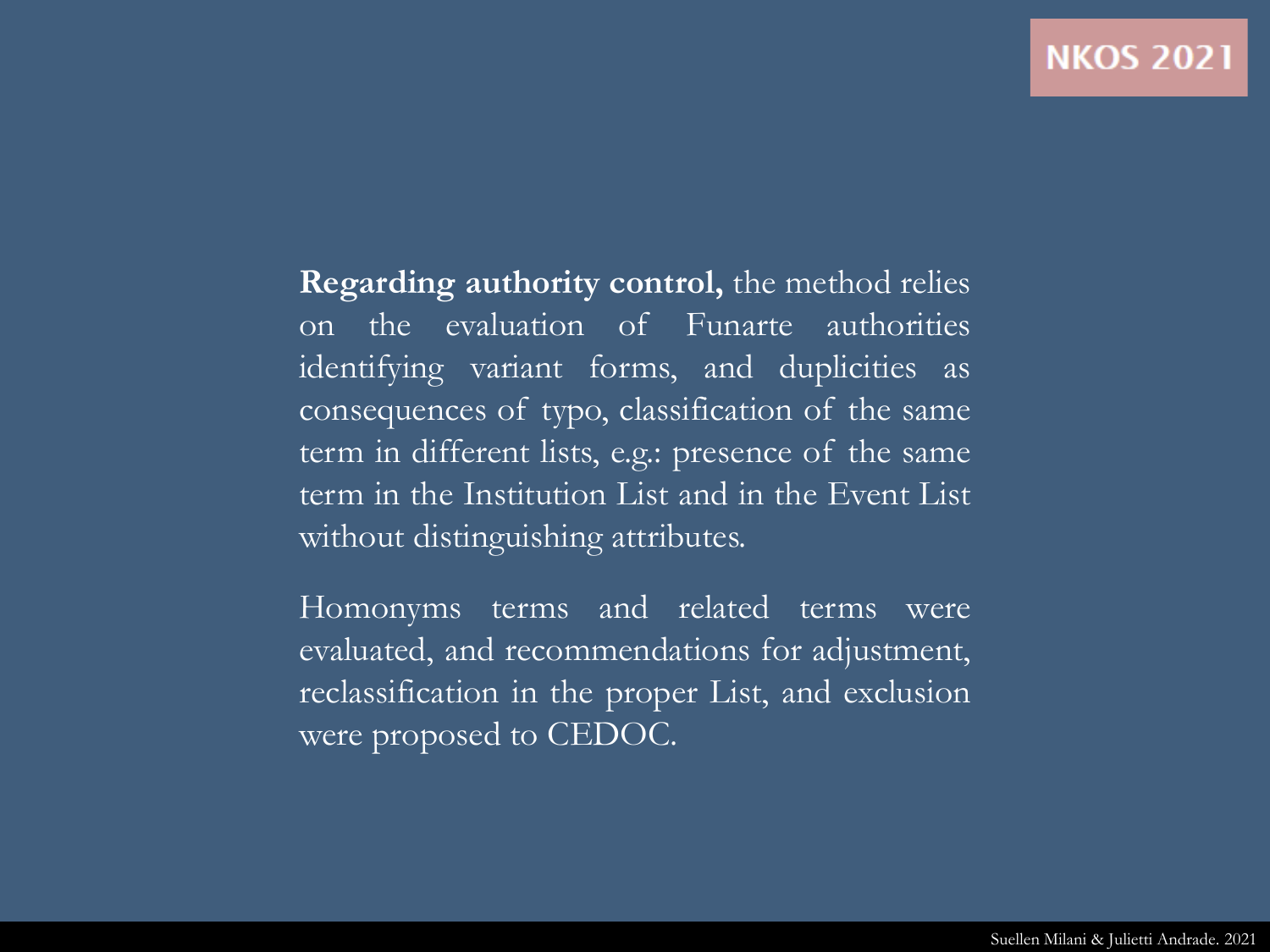**Regarding KOS,** it is considered that the method allows the establishment of semantic relationships between terms, which constitutes one of their main features.

Starting from the identification of variant forms – from the perspective of Cataloging – or equivalence relationships – in the Knowledge Organization scope – it is possible to analyze terms' hierarchy and association to expand the possibilities of communication between people, systems, and documents.



**pixabay.com/pt/illustrations/o-neg%c3%b3cio-procurarseo-motor-2082639**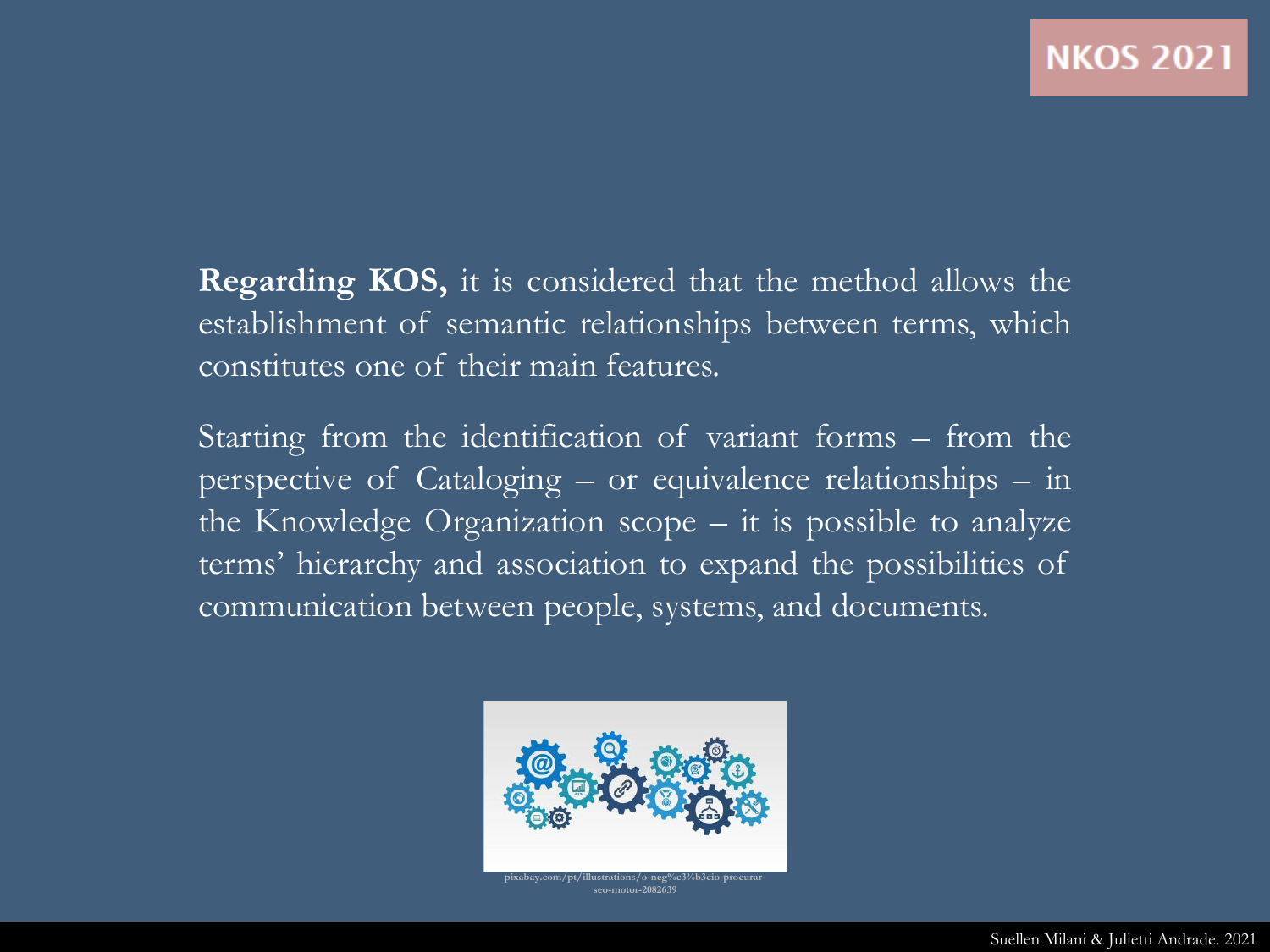

Many theoretical questions arose from this method planning and management. Some of them were solved during the process, others required analysis of the collection and/or meetings with CEDOC managers, and some of them must be investigated.

**At this time,** we are thinking about whether this kind of terms mapping involves interoperability between different languages as postulated by ISO 25964 -2:2011. In the case of Funarte authorities, terms came from natural language and from other KOS (without references).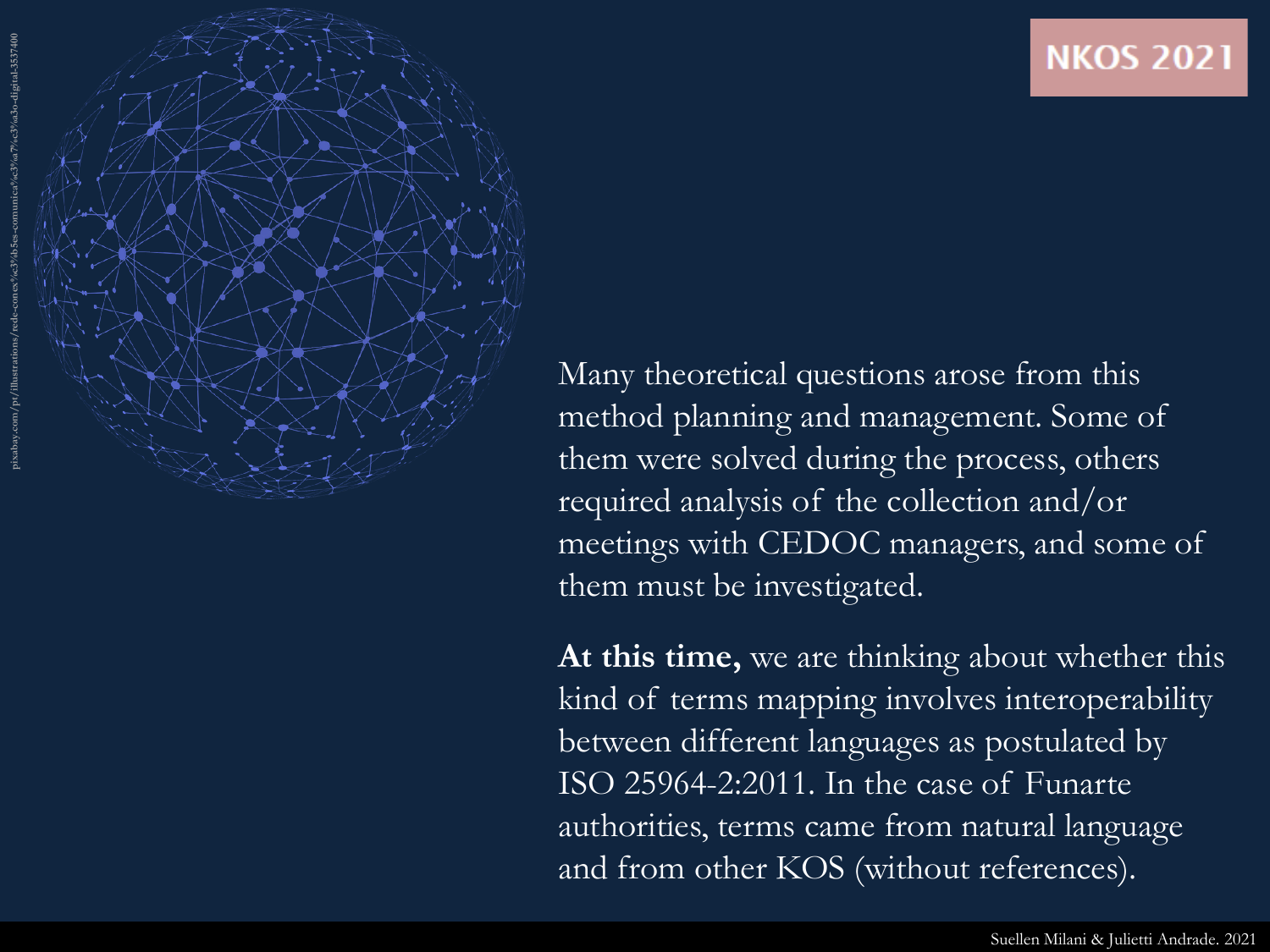**Thus,** considering that authority control can work as a starting point for the elaboration of Funarte KOS, improvements to information representation, organization, retrieval, and access to CEDOC's collections can be promoted.

Funarte is an information network about Arts in Brazil, and its Authority Lists would be important information sources related to local and global scenarios of Arts.



cedoc.funarte.gov.br/sophia\_web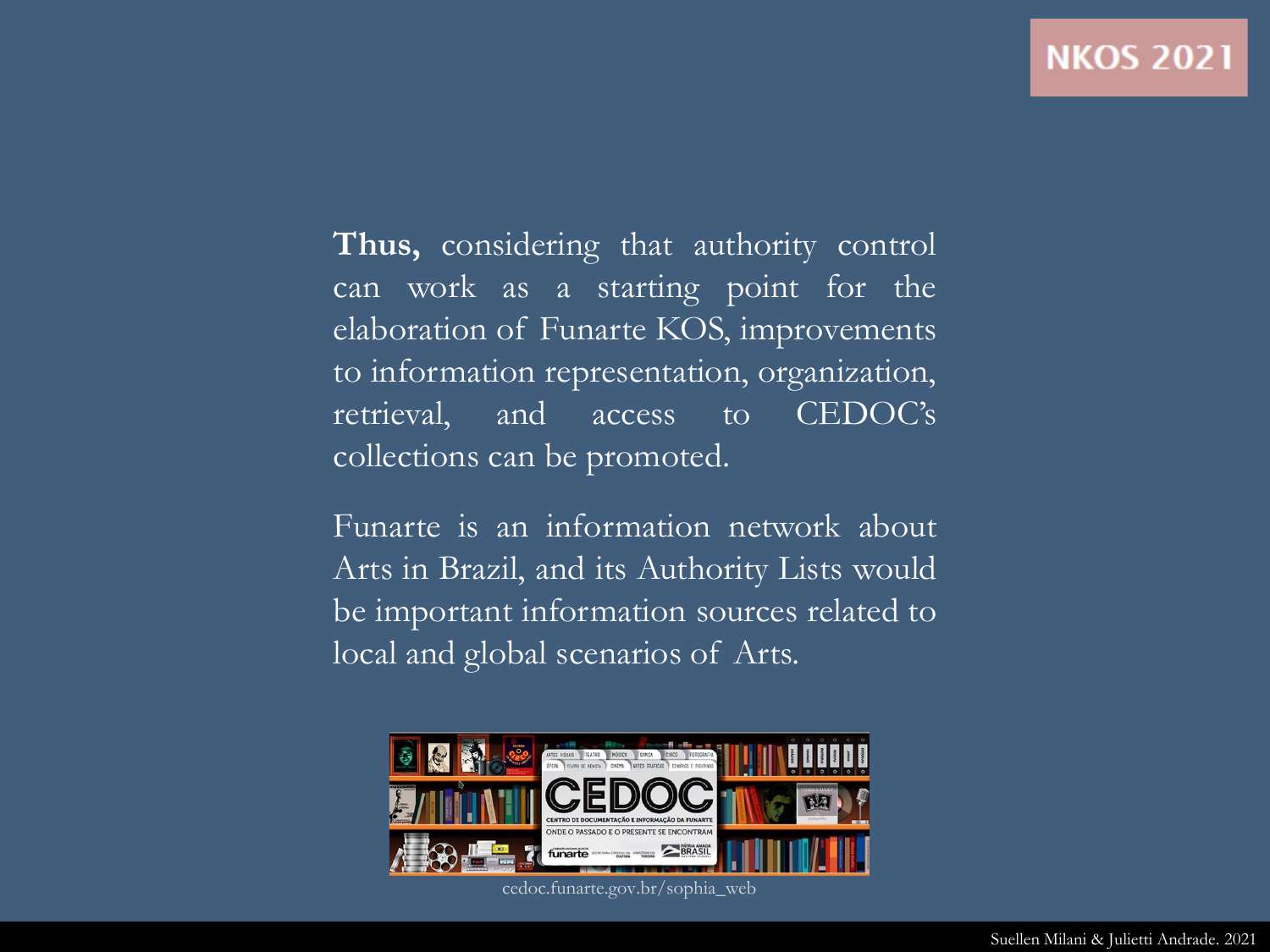#### **References**

- Andrade, Julietti de (2015). **Interoperabilidade e mapeamentos entre sistemas de organização do conhecimento na busca e recuperação de informações em saúde**: estudo de caso em ortopedia e traumatologia. Dissertation, Information Science Graduate Program, Universidade de São Paulo, São Paulo. www.teses.usp.br/teses/disponiveis/27/27151/tde-29062015- 121813/pt-br.php
- CINTRA, Anna Maria Marques et al. (2002). **Para entender as Linguagens Documentárias**. 2. ed. São Paulo: Polis.
- International Organization for Standardization (2011). Thesauri and interoperability with other vocabularies - Part 2: Interoperability with other vocabularies. **ISO 25964-2**.
- Lara, Marilda Lopes Ginez de (2004). Diferenças conceituais sobre termos e definições e implicações na organização da linguagem documentária. **Ciência da Informação**, 33:2, 91-6.
- Lara, Marilda Lopes Ginez de and Tálamo, Maria de Fátima G. M. (2007). Uma experiência na interface Lingüística Documentária e Terminologia. **DataGramaZero**, 8:5.
- Martínez Tamayo, Ana María et al. (1997). Control de autoridades en catálogos en línea. **Investigación Bibliotecológica**, 11:23, 80-101.
- SMIT, Johanna Wilhelmina (2013). Recuperação, acesso e uso dos documentos arquivísticos. **Ciência da Informação**, 42:1, 11-23.
- Wiederhold, Rebecca A. and Reeve, Gregory F. (2021). Authority Control Today: Principles, Practices, and Trends. **Cataloging & Classification Quarterly**, 59:2-3, 129-58.